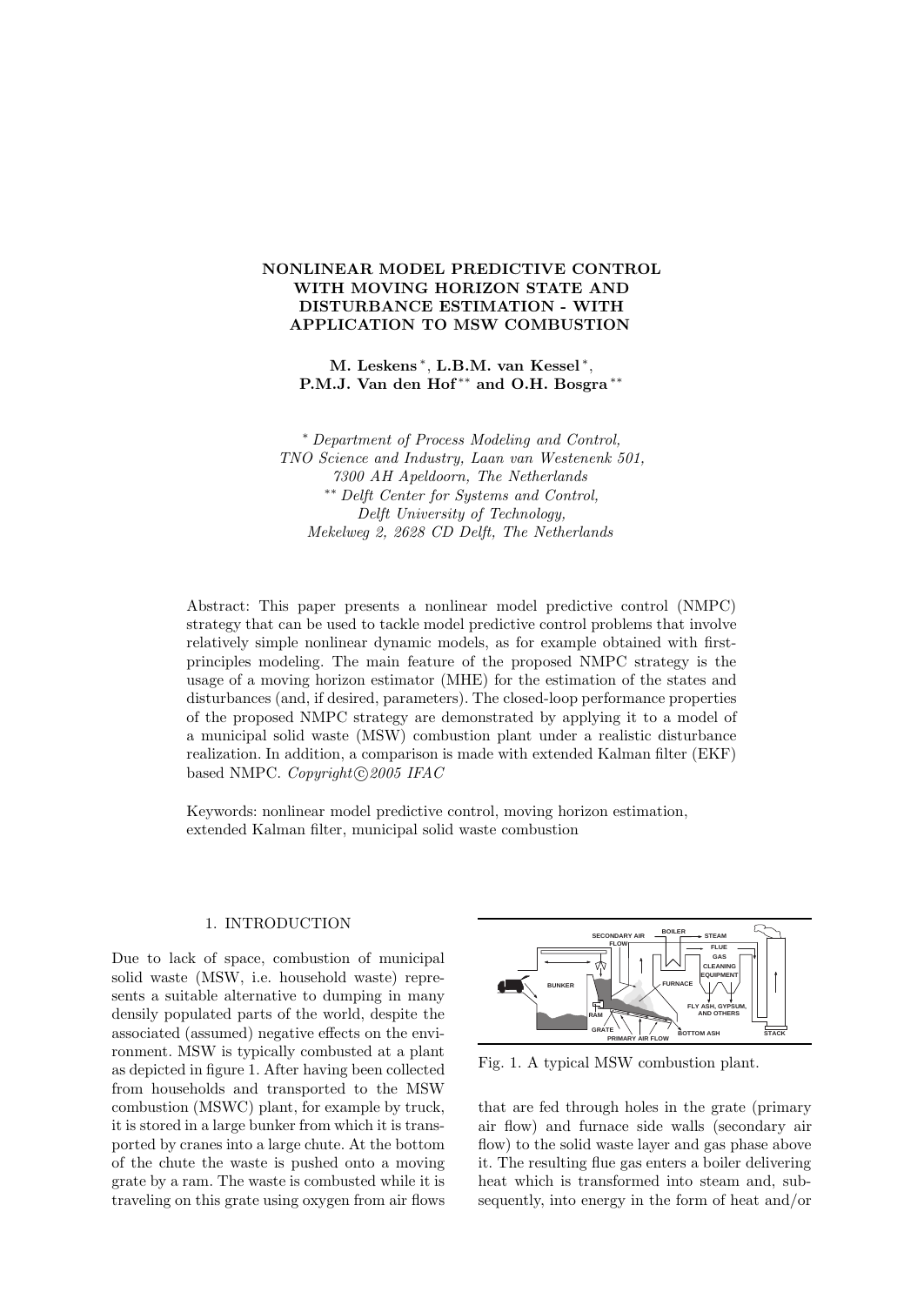electricity. Having passed the boiler, the flue gas is cleaned from residues that are not allowed to enter the surroundings. A MSWC plant is controlled by several control systems which can be divided in (i) a combustion control system, controlling the furnace part of the MSWC plant, and (ii) flue gas cleaning equipment (also referred to as air pollution or "post-combustion" control systems). In this paper only the combustion control system of the MSWC plant is considered. (See (Leskens *et al.*, 2005) for a more extended discussion on control of MSWC plants). The control objectives for this system can be stated as to maximize the waste throughput and energy output (steam), both being important from an economic point of view, while exceeding certain bounds that arise from environmental and lifetime considerations as few times as possible. (These objectives are most of the times not directly reflected by the control systems and control behavior encountered in practice, however). In addition, it needs to fulfill these objectives in the presence of large fluctuations in the process variables due to the variation in waste composition. Suppressing these fluctuations is an important objective, in particular to obtain a minimum *back-off* to the bounds mentioned above. One control strategy that seems to be very well suited to fulfill these objectives is model predictive control (MPC), in particular because of the presence of constraints and the multivariable nature of the MSWC plant. This paper presents results from research on the applicability of MPC on MSWC plants. The strategy that is followed in this research is that of applying a relatively simple dynamic model of the MSWC process, obtained from first-principles, directly within an MPC strategy, which, as a result of the nonlinearity of the model, is a *nonlinear* model predictive control (NMPC) strategy. Motivations for this research strategy are that (i) recent results, among which (Leskens *et al.*, 2002), suggest that the dynamics of the MSWC process can be modeled with a relatively simple first-principles model, i.e. with a small number of differential and algebraic equations, and that (ii) an NMPC strategy applied to such a model is able to deliver a solution for the manipulated variables (MVs) well within the chosen sample time with the current generation of computers (at least when the optimization problem to be solved by the NMPC controller (i.e. the time horizon) is not overly large).

Two of the three main aims of this paper are (i) to present an NMPC strategy that is able to fulfill the latter computational requirement and (ii) to show its closed-loop performance properties by applying the NMPC strategy to a simple first-principles model of the MSWC process under a realistic disturbance realization. The proposed NMPC strategy is characterized by the usage of a moving horizon estimator (MHE) for the estimation of the states and disturbances (which, if desired, can be easily extended to include parameters). Although MHE has been given much attention in the literature, see e.g. (Rao and Rawlings, 2002), its application as part of an NMPC strategy still seems to be rare. Typically, an extended Kalman filter (EKF) is used instead of a MHE. See e.g. (Lee and Ricker, 1994). A third main aim of this paper is to compare the closed-loop performance properties of MHE and EKF based NMPC. This is done on the basis of the same MSWC test case referred to above. In addition to these three main aims, also the following issues will be discussed briefly (i) the advantage of NMPC of being able to deal with a much wider range of control problem formulations than most of the other control strategies, (ii) the exploitation of this advantage by applying the proposed MHE based NMPC strategy to an *a*typical MSWC control problem formulation that reflects more directly its true control objectives, as stated above, and (iii) the back-off properties of the proposed NMPC strategy.

The contents of this paper is as follows. First, in section 2, the proposed NMPC strategy will be discussed in more detail. The focus here is on the basic idea behind MHE. Then, in section 3 the closed-loop performance properties of this NMPC strategy will be discussed and compared to those of an EKF based NMPC strategy on the basis of the MSWC test case referred to above. A comparison of only the MHE and EKF estimation performances is also included here. The final part of this section is devoted to the three issues mentioned just above. Finally, in section 4, conclusions are given.

## 2. MHE BASED NMPC

### *2.1 Global set-up*

The NMPC strategy proposed here follows the usual decomposition into (i) an estimation problem, where states and, if desired, disturbances and parameters are estimated, and (ii) a problem where the MVs are computed, using the estimated states (parameters, disturbances) as the true initial states. Here, the parameters are assumed to be known exactly and, therefore, are excluded from the discussion. Extension of the estimation part with uncertain time varying parameters is, however, straightforward. Typically, an EKF is used for this estimation part. Here, in contrast, an MHE approach is chosen for that purpose. For the purpose of the presentation of the proposed MHE based NMPC approach models of the form

$$
x_{k+1} = f(x_k, u_k, d_k)
$$
\n<sup>(1)</sup>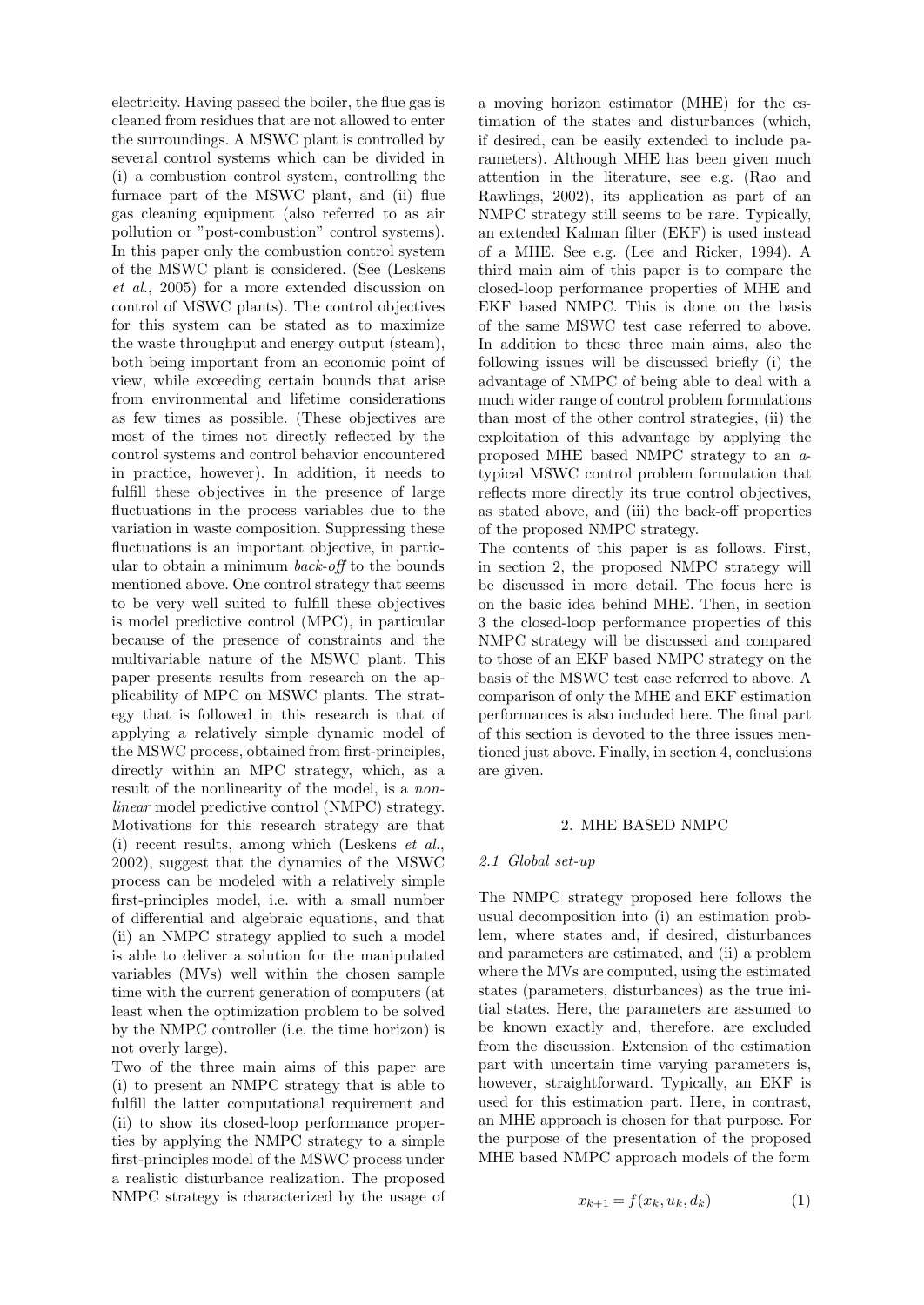$$
y_k = h(x_k, u_k, d_k)
$$
 (2)

are considered here although it is not restricted to this type of models. Here,  $x_k$  represent the states of the model,  $u_k$  the inputs/MVs,  $d_k$  the disturbances and  $y_k$  the measured outputs/controlled variables (CVs). Models of the type (1), (2) can be obtained in different ways, e.g. through system identification techniques or via first-principles modeling. In the latter case a model (1), (2) is typically obtained implicitly via integration of its continuous-time counterpart over e.g. piecewise constant inputs. The latter approach is also used in this paper in the MSWC examples. In terms of the model equations  $(1)$ ,  $(2)$ , then, the following two steps are performed during every sample interval starting from the present sample instant  $k$ and ending before the next sample instant  $k + 1$ :

- (1) estimation of the states and disturbances at time  $k+1$ ,  $\hat{x}_{k+1}$  resp.  $\hat{d}_{k+1}$ , using a MHE.
- (2) computation of the optimal MVs over a certain future time horizon  $N_{mpc}$ , i.e. computing  $u_{k+1}^{opt}$ ,  $u_{k+2}^{opt}$ , ...,  $u_{k+N_{mpc}}^{opt}$ , using the estimates  $\hat{x}_{k+1}$  and  $\hat{d}_{k+1}$  and assuming the disturbances constant and equal to this latter value over the future time horizon.

After that, at sample instant  $k+1$ , the computed values for  $u_{k+1}^{opt}$  are implemented on the real plant and the two steps are repeated. The MHE step is discussed in detail in section 2.2. The second step in the NMPC strategy proposed here is not essentially different from the moving horizon formulations typically found in the literature, minimizing at each sample instant a criterion that reflects the control objectives for the plant under a set of constraints on the MVs, states and CVs. Apart from some remarks in section 3.1 on how the underlying dynamic optimization problem was solved in the MSWC examples, this second step is not discussed here.

## *2.2 Moving horizon estimation*

For ease of explanation, the discussion of the basic idea behind MHE given here follows a least squares (LS) or system identification approach. (Typically, one starts this discussion with a probabilistic interpretation as e.g. in (Rao and Rawlings, 2002)). Assume that an optimal estimate for the state vector at time  $k + 1$ , i.e.  $x_{k+1}$ , is desired. From the state equation(s) (1) it follows that this optimal estimate, denoted as  $\hat{x}_{k+1}$ , can be obtained as

$$
\hat{x}_{k+1} = f(\hat{x}_k, u_k, \hat{d}_k)
$$

if the optimal estimates for  $\hat{x}_k$  and  $\hat{d}_k$  are given  $(u_k$  is, obviously, known). Following the same line of thought, an optimal estimate for  $\hat{x}_k$  can be obtained as

$$
\hat{x}_k = f(\hat{x}_{k-1}, u_{k-1}, \hat{d}_{k-1})
$$

if, indeed, the optimal estimates for  $\hat{x}_{k-1}$  and  $\hat{d}_{k-1}$ are given. Repeating this line of thought  $N_{mhe}$ times, it follows that an optimal estimate  $\hat{x}_{k+1}$  can be obtained, from integrating the state equations, when  $\hat{x}_{k-N_{mhe}}$  and  $\{\tilde{d}_{k-N_{mhe}},...,\tilde{d}_{k}\}$  are known. How to obtain these latter estimates ? The answer is by fitting them to the data, i.e. by minimizing, over these estimates, a criterion that is a function of the differences between the measured outputs  $y_{k-i}$  and the predicted outputs

$$
\hat{y}_{k-i} = h(\hat{x}_{k-i}, u_{k-i}, \hat{d}_{k-i})
$$

at the time instants defined by  $i = 0, ..., N_{mhe}$ (using the state equations to obtain the intermediate state estimates  $\hat{x}_{k-i}, i = 0, ..., (N_{mhe} - 1)$ . Choosing an LS criterion, the following dynamic optimization problem to be solved is obtained for the MHE:

$$
\min_{\hat{x}_{k-N_{mhe}}, \{\hat{d}_{k-N_{mhe}}, \dots, \hat{d}_k\}} \sum_{i=0}^{N_{mhe}} ||y_{k-i} - \hat{y}_{k-i}||^2
$$

subject to the model equations (1) and (2). Having obtained the estimates  $\hat{x}_{k-N_mhe}$  and  $\{\hat{d}_{k-N_{mhe}},...,\hat{d}_{k}\},\$ an estimate for  $\hat{x}_{k+1}$  is then obtained via integrating the model equations. For obvious computational reasons the time horizon  $N_{mhe}$  cannot be chosen arbitrarely large. Instead, a moving horizon formulation is chosen where the dynamic optimization problem is solved

repeatedly every new sample instant for a fixed

chosen time horizon  $N_{mhe}$ . The MHE criterion formulations found in the literature are, generally, extensions of the LS formulation given above: they generally contain, motivated by probabilistic arguments (see e.g. (Rao and Rawlings, 2002)), an additional term that punishes the difference between  $\hat{x}_{k-N_{mhe}}$  and a previously obtained estimate  $\overline{x}_{k-N_{mhe}}$  for this initial state vector:

$$
\|\hat{x}_{k-N_{mhe}} - \overline{x}_{k-N_{mhe}}\|_{Q}^{2} + \sum_{i=0}^{N_{mhe}} \|y_{k-i} - \hat{y}_{k-i})\|_{R}^{2}
$$
\n(3)

In addition, one could also add a term punishing the rate of change of the disturbance estimates  $\{\hat{d}_{k-N_{mhe}},...,\hat{d}_{k}\}.$  In the MSWC examples to be discussed, a criterion of the form (3) is used together with a term punishing the rate of change of the one disturbance assumed to be acting on the MSWC plant.

A very important characteristic of the MHE approach, in particular with respect to the EKF,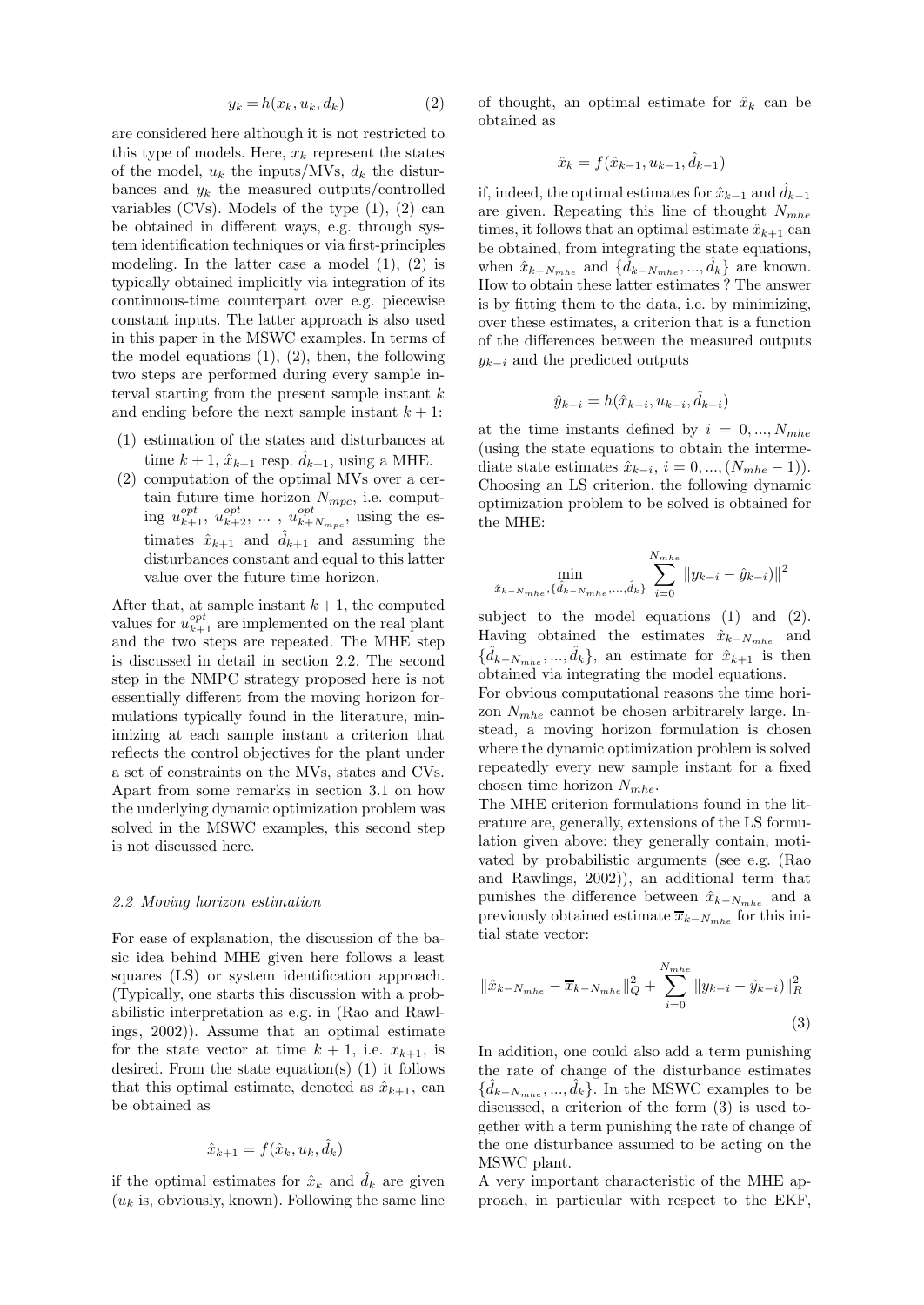is that *constraints* can be included, i.e. on disturbance, state and output estimates. It is this ability of including constraints together with the ability to include (all) nonlinear dynamics what distinguishes MHE from other estimation strategies (Rao and Rawlings, 2002). In the latter reference, examples show the significant improvement in estimation performance that can be obtained by including constraints into the estimation problem.

The MHE discussed so far does not deliver an estimate for the disturbances at time  $k+1$ , i.e.  $\hat{d}_{k+1}$ ; only disturbance estimates up to  $k$  are delivered. One obvious and, assumably, best way to obtain an estimate for  $\hat{d}_{k+1}$  is to incorporate a (state space) model of the disturbances in the MHE. Another simple way, one that can be employed if no such disturbance model is available and one that is employed here in the MSWC example(s) to be discussed, is to simply set  $\hat{d}_{k+1} = \hat{d}_k$ .

## 3. APPLICATION TO A MSWC MODEL

#### *3.1 Implementation issues*

The NMPC strategy presented in section 2 was applied to a relatively simple first-principles model of the MSWC process derived from (Van Kessel, 2003) and the so called calorific value sensor (CVS) equations given in (Van Kessel *et al.*, 2004). This model contained 4 inputs (MVs), 4 differential states, 1 algebraic state and 2 outputs (CVs). The inputs were (i) a measure for the waste inlet flow  $U_{wif}$ , (ii) a measure for the speed of the grate  $U_{sog}$ , (iii) the primary air flow  $\Phi_{prim}$  and (iv) the secondary air flow  $\Phi_{sec}$  (see also figure 1). The states of the model were (i) a state related to the dynamics of the grate, (ii) the waste mass on the grate, (iii) the temperature of this waste mass  $T_s$  and (iv) the produced steam flow  $\Phi_{st}$ . The outputs were (i) (again) the steam flow and (ii) the concentration of  $O_2$  in the flue gas. Finally, the algebraic state was the gas phase temperature. The model contained one disturbance z which is a measure for the waste composition. The model consisted largely of mass and energy balances and contained severe nonlinearities, among which radiation terms containing state variables to the power four. The model was (only) validated with respect to its capability of reproducing a set of measured steady-state values corresponding to an operating point of a real-life MSWC plant and was thought to be at least a reasonable representation of the MSWC dynamics. The (largest) dominant time constant of the model was approximately half an hour while the fastest time constant of the model was smaller than 1 minute. The latter was also the sample time for the NMPC controllers employed in the MSWC examples to be discussed.

Most closed-loop simulations to be discussed were performed with a realization for z that was obtained from the real-life MSWC plant mentioned just above using the also already mentioned CVS equations. This realization was assumed to be a realistic representation of the true waste composition variation. No other disturbances were acting on the plant during the simulations. Also, in the design of the NMPC controllers employed in the MSWC examples z was the only disturbance assumed to be acting on the plant.

The two MHE based NMPC controllers employed in the MSWC examples used the same MHE whose purpose was to estimate the past trajectory for z and an initial state vector as explained in section 2.2. (Note that, in a real-life setting,  $z \text{ can}$ ) equally well be estimated, though not predicted, with the CVS equations. One reason for not considering this situation here is that not all MSWC plants have all measurements available for applying the CVS equations and, in addition, some of these measurements are not always reliable.)

The EKF used in the EKF based NMPC controller employed in the MSWC examples was equipped with a random walk model for z, assuming no (more specific) disturbance model to be available for this disturbance. It was optimally tuned using simulations. The part of this NMPC controller that computed the MVs was the same as used in the MHE based NMPC controller to which it was compared.

All programming was done with FORTRAN on a 2.4 GHz Pentium 4 computer. Both the dynamic optimization problem underlying the MHE and the one underlying the computation of the MVs were solved according to the approach of (Tousain and Bosgra, 2000): the nonlinear programming problem underlying both these dynamic optimization problems was solved with a sequential quadratic programming (SQP) method which was derived from (Boggs and Tolle, 1995) and which used an  $l_1$ -merit function and BFGS Hessian updates. Both MHE based NMPC controllers employed in the MSWC examples used time horizons  $N_{mhe} = N_{mpc} = 5$ . Also worth mentioning is the usage of the, so called, sensitivity equations to obtain gradient information for the SQP method. These equations remove the sometimes difficult choice of perturbation step size in finite-difference gradient computation methods. Sensitivity equations were effectively obtained from the model equations using Maple<sup>TM</sup> (V).

Tuning of the two NMPC controllers proved to be not that difficult. The ability to play around with the accuracy levels inherent to the SQPs was found to be very useful as this allowed for making a good compromise between desired accuracy and computational speed. The latter also applied to the ability to set a maximum number of iterations for each of the SQPs and (sub)iterations therein.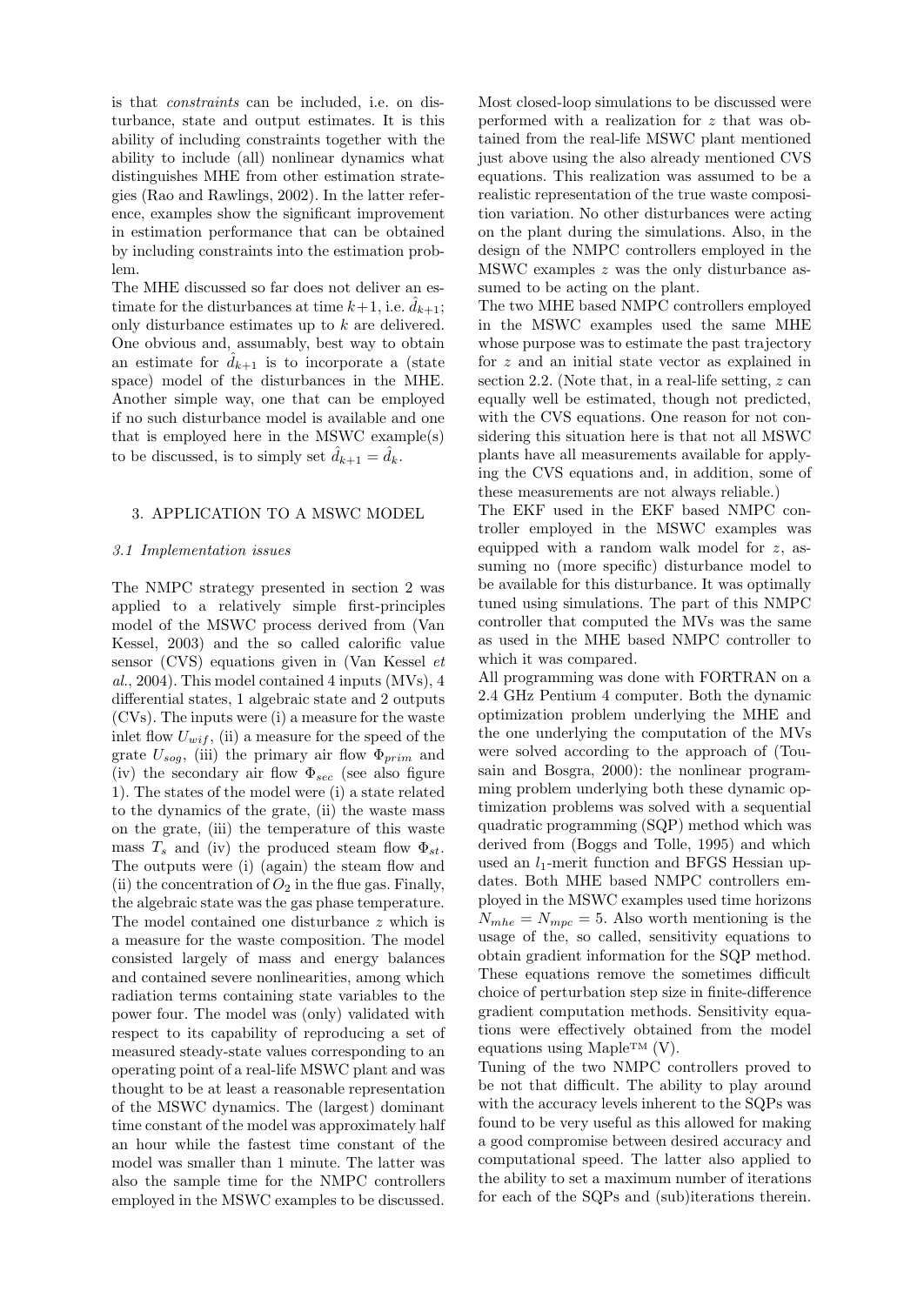It is worth mentioning that during initialization of the NMPC controllers the computational speed could be much lower than after the initialization phase where each of the SQPs could be "warmstarted" properly with the values for the solution, Lagrange multipliers and Hessian computed at the previous step. Finally, the computations made by the NMPC controllers employed in the MSWC examples ended all well within the sample time of 1 minute.

# *3.2 Application to MSWC model for a typical combustion control problem formulation*

The combustion control problem formulation typically used at MSWC plants is that of minimizing the deviations from the measured  $\Phi_{st}$  and  $O_2$ from their setpoints. A continuously and severely changing waste composition makes this a challenging problem. Generally, a multivariable controller is used consisting of several proportional and, sometimes, integrating actions. Application of the MHE and EKF based NMPC controllers to tackle this conventional MSWC control problem led to the results depicted in figures 2 and 3 and those given in table 1. Figure 2 focuses on the closedloop responses whereas figure 3 focuses on the estimation results obtained with the MHE and EKF. The realization for the ("real") disturbance z used to obtain these simulation results is depicted in the upper part of figure 3. From these results it can be concluded that (i) both the proposed MHE based NMPC strategy and the EKF based NMPC strategy exhibit good disturbance rejection properties, (ii) the EKF based NMPC strategy exhibits worse disturbance rejection properties than the MHE based NMPC strategy and (iii) the MHE gives better estimation results than the EKF, which is thought to explain the second conclusion. The closed-loop performance and estimation differences are thought to be the result of only the linearization steps performed in the EKF as constraints did not come into play during the simulations: if they do, the EKF is expected to perform much more worse than the MHE.

Note the rather large difference in the computed

| Table 1. MHE vs. EKF based NMPC. |  |  |  |  |  |
|----------------------------------|--|--|--|--|--|
|----------------------------------|--|--|--|--|--|

|               | PERF. MEASURE                                     | <b>MHE</b> | EKF              |
|---------------|---------------------------------------------------|------------|------------------|
|               | (in standard dev.)                                |            |                  |
|               | $sp =$ setpoint)                                  |            |                  |
| $closed-loop$ | $std(\overline{\Phi_{-4}^{sp}})$<br>$\Phi_{st,k}$ | 0.19       | 0.31             |
| performance   | std(<br>$O_{2,k}$                                 | 0.58       | 0.63             |
| state         | $\text{std}(\hat{z}_{k+1}$ - $z_{k+1}$            | 0.043      | 0.046            |
| and           | $\operatorname{std}(\hat{x})$                     | 0          | $1.2 * 10^{-19}$ |
| distance      | $std(\hat{x}_{i}^{2})$                            | 0.12       | 0.24             |
| estimation    | $std(\hat{x}_{k}^{3})$                            | 3.3        | 19.7             |
| performance   | $std(\hat{x})$                                    | 0.05       | 0.18             |

values for the third MV,  $\Phi_{prim}$ : see lower par of figure 2. Also note that the MHE estimates



Fig. 2. NMPC applied to MSWC test case: disturbance rejection properties (x-axes: minutes).



Fig. 3. NMPC applied to MSWC test case: estimation results.

for z represent an almost perfect one-step-aheadshifted version of their real counterparts, see upper part of figure 3, implying that the MHE is very well capable of providing good estimates  $\hat{d}_k$ (note that the MHE sets  $\hat{d}_{k+1} = \hat{d}_k$ ).

To highlight only the setpoint tracking properties of the NMPC strategies, simulations have been performed with constant z and setpoint changes for both  $\Phi_{st}$  and  $O_2$ . The results are depicted in figure 4. From this figure it can be concluded that (i) the MHE based NMPC strategy exhibits good setpoint tracking properties and (ii) these properties are considerably better than those corresponding to the EKF based NMPC strategy.

# *3.3 Application to MSWC model for an a-typical combustion control problem formulation*

One advantage of NMPC is that one can apply a much wider range of control problem formulations than with other control strategies. In particular, one can apply other control problem formulations than the quadratic one typically encountered in the control literature and which is also used in the previous section in the MSWC example. This gives the opportunity to employ a MSWC control problem formulation that reflects more directly its true control objectives. These are, as stated